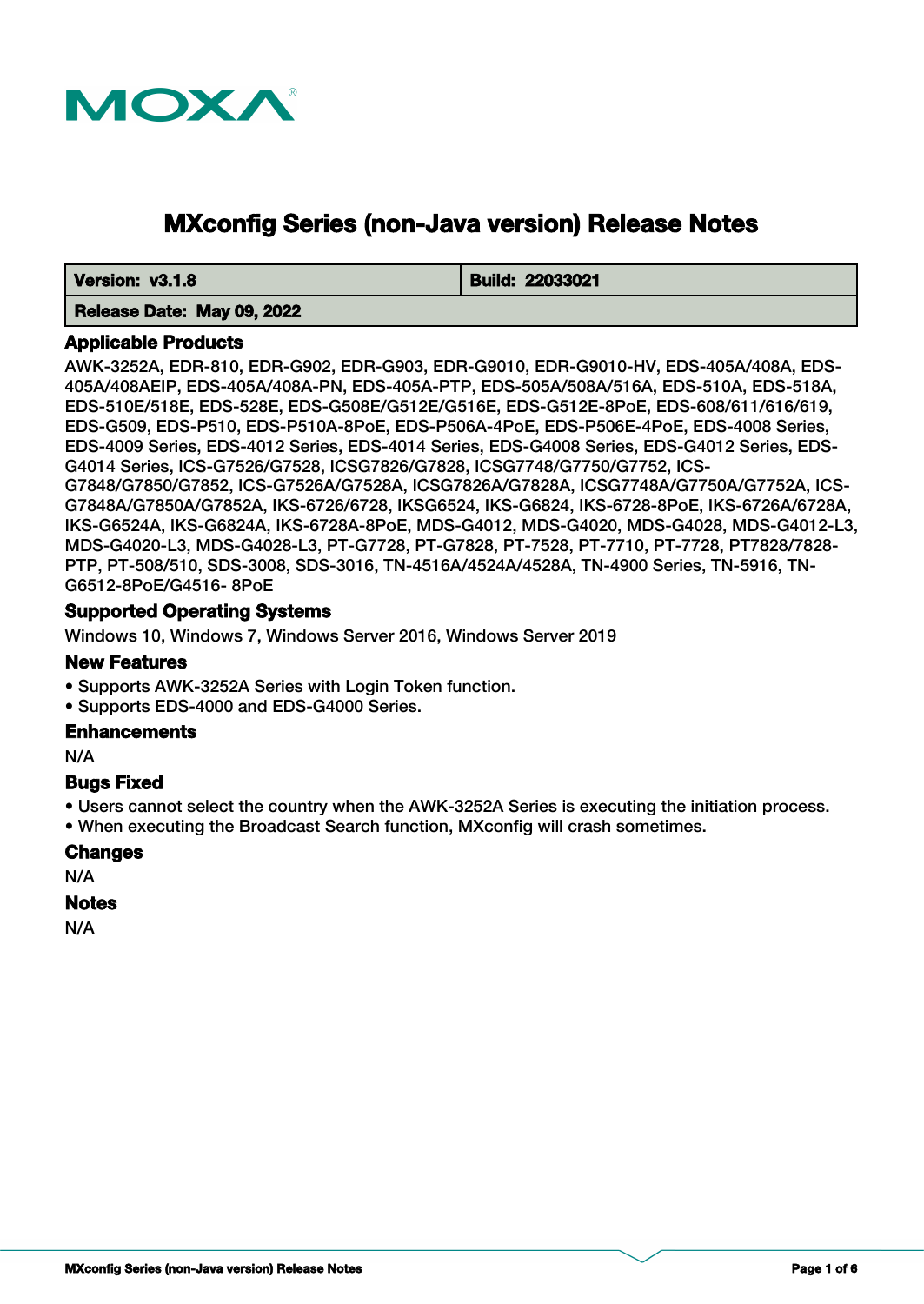

 **Version: v3.1.6 Build: 22010518** 

#### **Release Date: Jan 06, 2022**

#### **Applicable Products**

EDR-810, EDR-G902, EDR-G903, EDR-G9010, EDR-G9010-HV, EDS-405A/408A, EDS-405A/408A-EIP, EDS405A/408A-PN, EDS-405A-PTP, EDS-505A/508A/516A, EDS-510A, EDS-518A, EDS-510E/518E, EDS528E, EDS-G508E/G512E/G516E, EDS-G512E-8PoE, EDS-608/611/616/619, EDS-G509, EDS-P510, EDS-P510A-8PoE, EDS-P506A-4PoE, EDS-P506E-4PoE, ICS-G7526/G7528, ICS-G7826/G7828, ICSG7748/G7750/G7752, ICS-G7848/G7850/G7852, ICS-G7526A/G7528A, ICS-G7826A/G7828A, ICSG7748A/G7750A/G7752A, ICS-G7848A/G7850A/G7852A, IKS-6726/6728, IKS-G6524, IKS-G6824, IKS-6728-8PoE, IKS-6726A/6728A, IKS-G6524A, IKS-G6824A, IKS-6728A-8PoE, MDS-G4012, MDS-G4020, MDS-G4028, MDS-G4012-L3, MDS-G4020-L3, MDS-G4028-L3, PT-G7728, PT-G7828, PT-7528, PT-7710, PT-7728, PT7828/7828-PTP, PT-508/510, SDS-3008, SDS-3016, TN-4516A/4524A/4528A, TN-4908, TN-5916, TN-G6512-8PoE/G4516- 8PoE

#### **Supported Operating Systems**

Windows 10, Windows 7, Windows Server 2016, Windows Server 2019

#### **New Features**

• Added the product version and build date to the About section.

• Supports limited functions on the AWK-3252A Series (MXconfig baseline excludes Security Wizard and Login Token).

• Supports LM-7000H-2GPHR module on PT-G7728 platform.

• Supports new devices: SDS-3008 Series, SDS-3016 Series.

#### **Enhancements**

N/A

#### **Bugs Fixed**

• The Time Setting function on the switches did not update.

#### **Changes**

N/A

#### **Notes**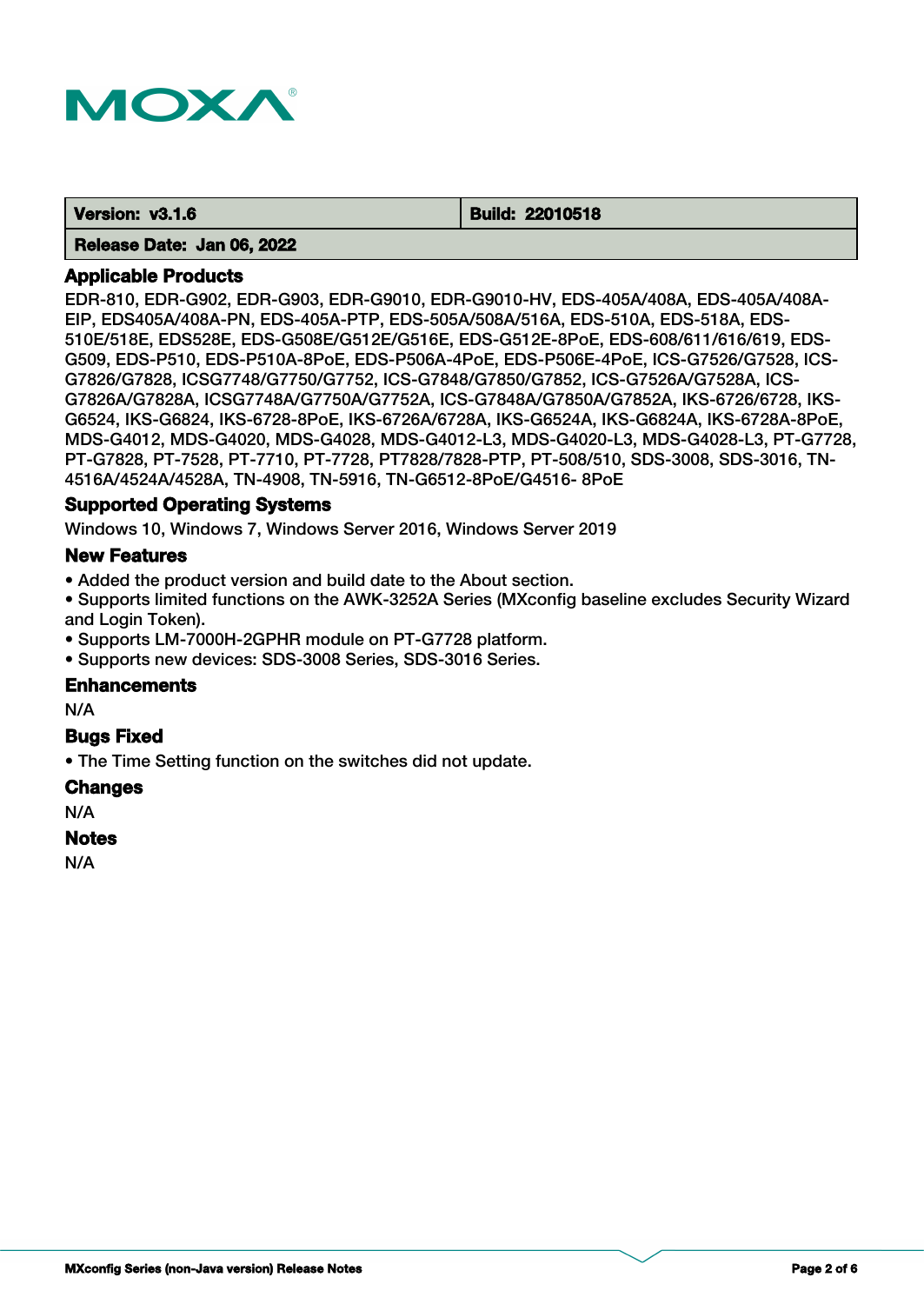

 **Version: v3.1.4 Build: 21111519** 

 **Release Date: Nov 19, 2021**

# **Applicable Products**

EDR-810, EDR-G902, EDR-G903, EDR-G9010, EDR-G9010-HV, EDS-405A/408A, EDS-405A/408A-EIP, EDS405A/408A-PN, EDS-405A-PTP, EDS-505A/508A/516A, EDS-510A, EDS-518A, EDS-510E/518E, EDS528E, EDS-G508E/G512E/G516E, EDS-G512E-8PoE, EDS-608/611/616/619, EDS-G509, EDS-P510, EDS-P510A-8PoE, EDS-P506A-4PoE, EDS-P506E-4PoE, ICS-G7526/G7528, ICS-G7826/G7828, ICSG7748/G7750/G7752, ICS-G7848/G7850/G7852, ICS-G7526A/G7528A, ICS-G7826A/G7828A, ICSG7748A/G7750A/G7752A, ICS-G7848A/G7850A/G7852A, IKS-6726/6728, IKS-G6524, IKS-G6824, IKS-6728-8PoE, IKS-6726A/6728A, IKS-G6524A, IKS-G6824A, IKS-6728A-8PoE, MDS-G4012-L3, MDS-G4020-L3, MDS-G4028-L3, PT-G7728, PT-G7828, PT-7528, PT-7710, PT-7728, PT7828/7828-PTP, PT-508/510, TN-4516A/4524A/4528A, TN-4908, TN-5916, TN-G6512-8PoE/G4516- 8PoE, MDS-G4000-10G-cvf

# **Supported Operating Systems**

Windows 10, Windows 7, Windows Server 2016, Windows Server 2019

# **New Features**

• Added support for MXnos v3.0 which includes the Security Wizard function.

• Added support for the SNMP init function. (Can enable SNMP for MXnos and EDR devices. The SNMP Agent is disabled by default.)

• Added support for new devices: EDR-G9010 Series.

# **Enhancements**

• The efficiency of upgrading the EDS-G4000 firmware has been enhanced.

# **Bugs Fixed**

• The SNMP Configuration function in the Preference section was working incorrectly. (Buildcode: 21111116)

• The Preference folder path of the MXconfig software on the local machine was incorrect which may cause MXconfig to be unstable. (Buildcode: 21111519)

# **Changes**

• For v3.1.4 and later, when you install or uninstall the MXconfig software package, MXconfig will remove the following files to ensure the settings are correct: PREFEREENCES\_CSHARP.properties, SNMP\_SETTING\_CSHARP.properties.

#### **Notes**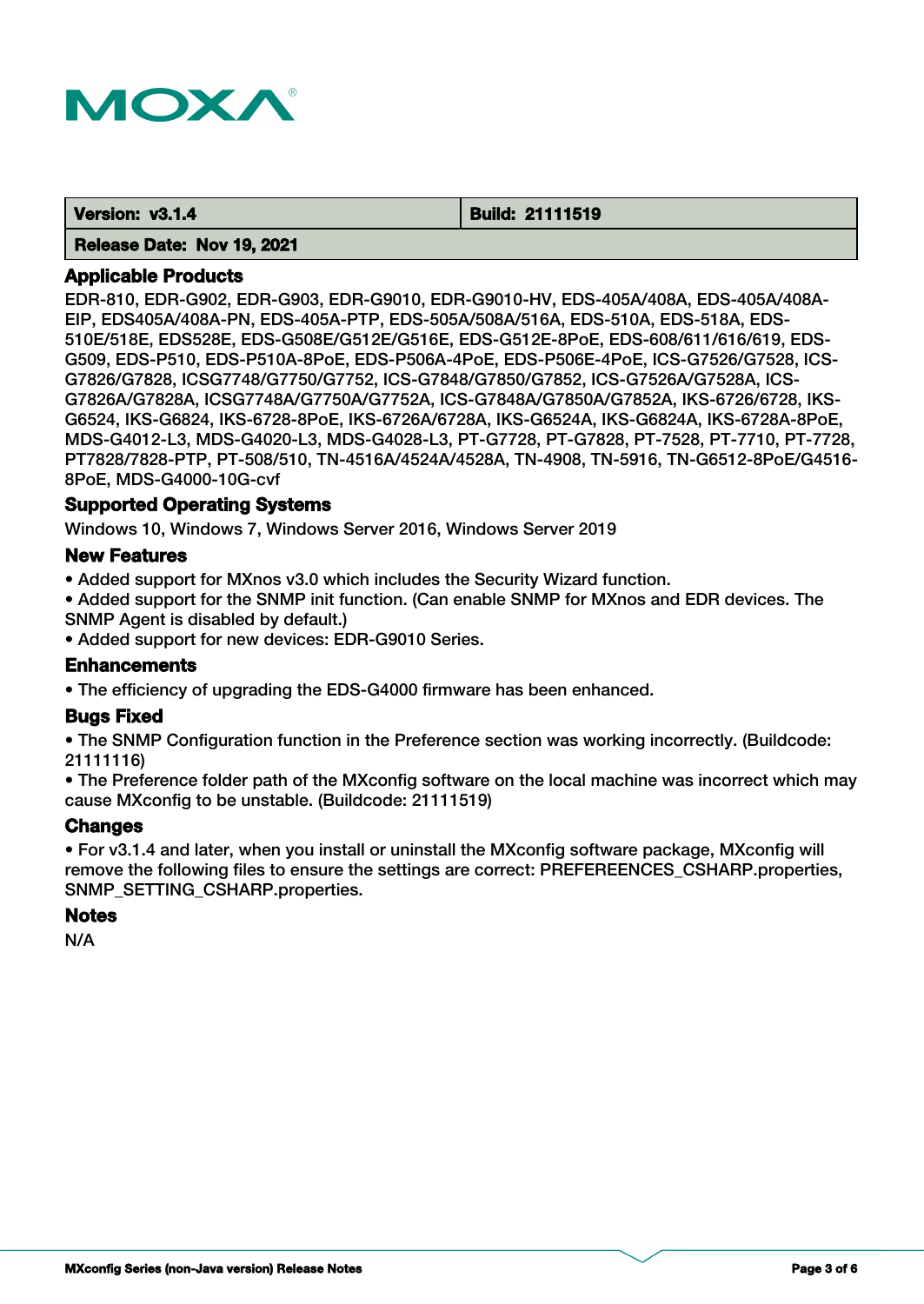

 **Version: v3.1.2 Build: 21062514** 

 **Release Date: Jun 30, 2021**

## **Applicable Products**

EDR-810, EDR-G902, EDR-G903, EDR-G9010, EDS-405A/408A, EDS-405A/408A-EIP, EDS-405A/408A-PN, EDS-405A-PTP, EDS-505A/508A/516A, EDS-510A, EDS-518A, EDS-510E/518E, EDS-528E, EDS-G508E/G512E/G516E, EDS-G512E-8PoE, EDS-608/611/616/619, EDS-G509, EDS-P510, EDS-P510A-8PoE, EDS-P506A-4PoE, EDS-P506E-4PoE, ICS-G7526/G7528, ICS-G7826/G7828, ICS-G7748/G7750/G7752, ICS-G7848/G7850/G7852, ICS-G7526A/G7528A, ICS-G7826A/G7828A, ICS-G7748A/G7750A/G7752A, ICS-G7848A/G7850A/G7852A, IKS-6726/6728, IKS-G6524, IKS-G6824, IKS-6728-8PoE, IKS-6726A/6728A, IKS-G6524A, IKS-G6824A, IKS-6728A-8PoE, MDS-G4012-L3, MDS-G4020-L3, MDS-G4028-L3 Series, PT-G7728, PT-G7828, PT-7528, PT-7710, PT-7728, PT-7828/7828-PTP, PT-508/510, TN-4516A/4524A/4528A, TN-4908, TN-5916, TN-G6512-8PoE/G4516- 8PoE, MDS-G4000-10G-cvf

# **Supported Operating Systems**

Windows 10, Windows 7, Windows Server 2016, Windows Server 2019

# **New Features**

- Supports CLI for MXnos switches.
- Supports the device locator function for MXnos switches.
- The password for MXnos switches can now be changed.

#### **Enhancements**

N/A

### **Bugs Fixed**

N/A

#### **Changes**

• Support new devices: EDR-G9010 Series, TN-4908 Series, MDS-G4012-L3 Series, MDS-G4020-L3 Series, MDS-G4028-L3 Series

# **Notes**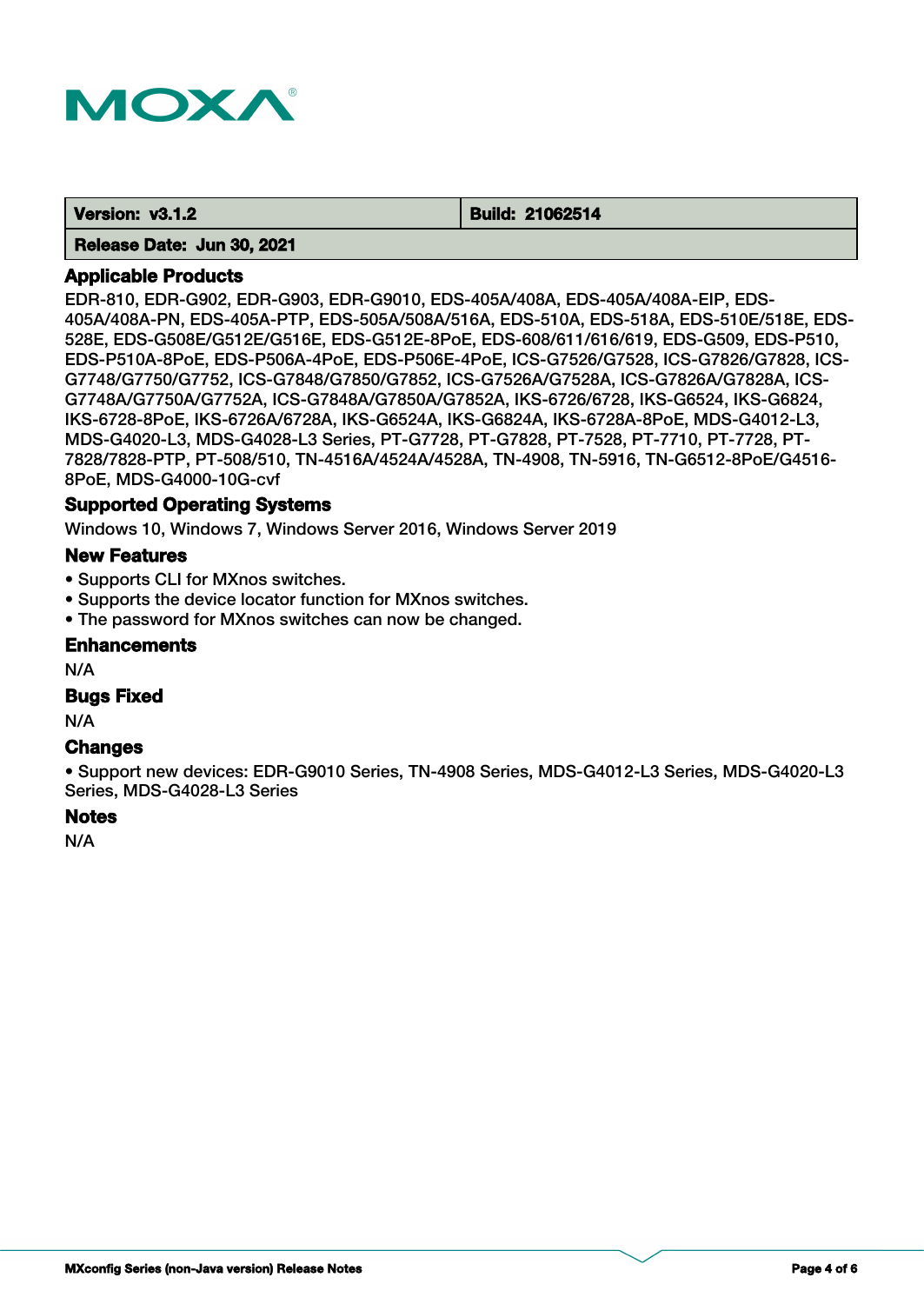

 **Version: v3.1 Build: 21042814** 

 **Release Date: Apr 30, 2021**

## **Applicable Products**

EDR-810, EDR-G902, EDR-G903, EDS-405A/408A, EDS-405A/408A-EIP, EDS-405A/408A-PN, EDS-405A-PTP, EDS-505A/508A/516A, EDS-510A, EDS-518A, EDS-510E/518E, EDS-528E, EDS-G508E/G512E/G516E, EDS-G512E-8PoE, EDS-608/611/616/619, EDS-G509, EDS-P510, EDS-P510A-8PoE, EDS-P506A-4PoE, EDS-P506E-4PoE, ICS-G7526/G7528, ICS-G7826/G7828, ICS-G7748/G7750/G7752, ICS-G7848/G7850/G7852, ICS-G7526A/G7528A, ICS-G7826A/G7828A, ICS-G7748A/G7750A/G7752A, ICS-G7848A/G7850A/G7852A, IKS-6726/6728, IKS-G6524, IKS-G6824, IKS-6728-8PoE, IKS-6726A/6728A, IKS-G6524A, IKS-G6824A, IKS-6728A-8PoE, MDS-G4000, PT-G7728, PT-G7828, PT-7528, PT-7710, PT-7728, PT-7828/7828-PTP, PT-508/510, TN-4516A/4524A/4528A, TN-5916, TN-G6512-8PoE/G4516-8PoE

#### **Supported Operating Systems**

Windows 10, Windows 7, Windows Server 2016, Windows Server 2019

#### **New Features**

A Java license is no longer required.

#### **Enhancements**

N/A

#### **Bugs Fixed**

N/A

# **Changes**

The following devices are now supported: TN-4516A/4524A/4528A, TN-G6512-8PoE/G4516-8PoE, MDS-G4000-10G-cvf.

#### **Notes**